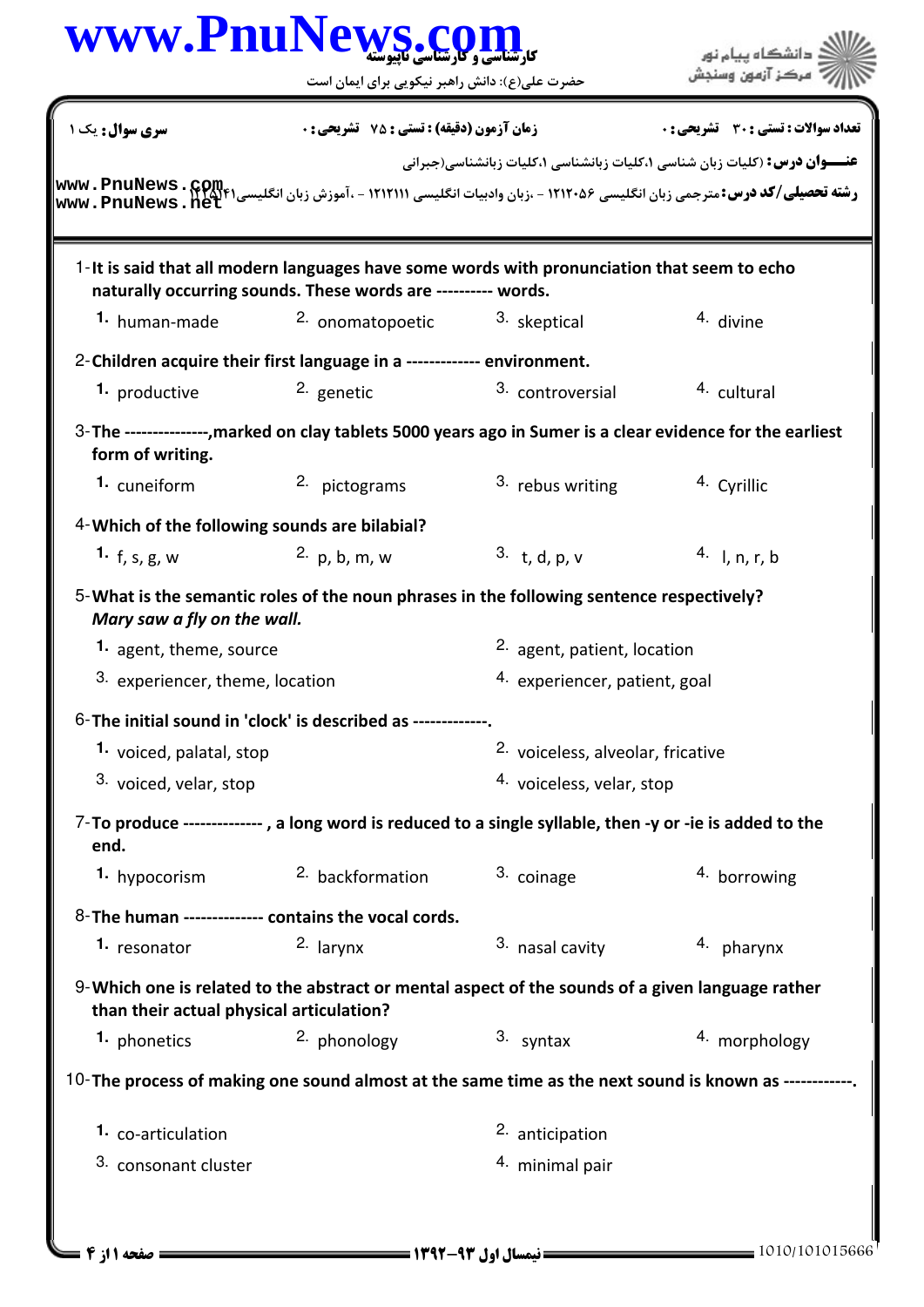| www.PnuNews.com                                  | حضرت علی(ع): دانش راهبر نیکویی برای ایمان است                                                  |                                     | دانشگاه بیام نو<br>مركز آزمون وسنڊ                                                |
|--------------------------------------------------|------------------------------------------------------------------------------------------------|-------------------------------------|-----------------------------------------------------------------------------------|
| <b>سری سوال:</b> یک ۱                            | زمان آزمون (دقیقه) : تستی : 75 ٪ تشریحی : 0                                                    |                                     | تعداد سوالات : تستي : 30 ٪ تشريحي : 0                                             |
| www.PnuNews.net                                  |                                                                                                |                                     | <b>عنـــوان درس:</b> (کلیات زبان شناسی ۱،کلیات زبانشناسی ۱،کلیات زبانشناسی(جبرانی |
|                                                  | 11-The English words smog, smurk, and motel are made by means of a process called ------------ |                                     |                                                                                   |
| 1. clipping                                      | 2. coinage                                                                                     | 3. blending                         | 4. compounding                                                                    |
|                                                  | 12-The words CD, VCR, Nato in English exemplify ---------------.                               |                                     |                                                                                   |
| 1. conversion                                    | 2. acronym                                                                                     | 3. derivation                       | $4.$ blending                                                                     |
|                                                  | 13-The innateness hypothesis seems to point to something in human ------------.                |                                     |                                                                                   |
| <sup>1.</sup> culture                            | 2. environment                                                                                 | 3. genetics                         | 4. power                                                                          |
|                                                  | 14-Languages are passed on from one generation to the next. This is called ------------        |                                     |                                                                                   |
| 1. communicative experience                      |                                                                                                | 2. communicative signal             |                                                                                   |
| 3. gestural form                                 |                                                                                                | <sup>4.</sup> cultural transmission |                                                                                   |
| 15-Which of the following statements is True?    |                                                                                                |                                     |                                                                                   |
|                                                  | 1. Modern Chinese writing system is largely alphabetic                                         |                                     |                                                                                   |
|                                                  | <sup>2.</sup> Pictograms do not represent words or sounds in a particular language             |                                     |                                                                                   |
|                                                  | 3. When symbols are used to represent ideas in a language they are called logograms.           |                                     |                                                                                   |
|                                                  | 4. Cyrilic is a logographic writing system.                                                    |                                     |                                                                                   |
| 16-The initial sound of whose is a ------------. |                                                                                                |                                     |                                                                                   |
| 1. voiceless glottal                             |                                                                                                | <sup>2.</sup> voiced velar          |                                                                                   |
| 3. voiceless bilabial                            |                                                                                                | 4. voiced alveolar                  |                                                                                   |
|                                                  | 17-Phonologists are interested in describing the ------------- of speech sounds.               |                                     |                                                                                   |
| 1. articulation                                  | 2. production                                                                                  | 3. patterns                         | 4. pronunciation                                                                  |
|                                                  | 18-One of the English possible ------------- is the combination /str/.                         |                                     |                                                                                   |
| 1. nucleus                                       |                                                                                                | $2. \text{code}$                    |                                                                                   |
| 3. rhymes                                        |                                                                                                | 4. consonant clusters               |                                                                                   |
|                                                  | 19-Those morphemes that carry the content of the message we convey are called ______.          |                                     |                                                                                   |
| 1. lexical morphemes                             |                                                                                                | 2. bound morphemes                  |                                                                                   |
| 3. functional morphemes                          |                                                                                                | 4. derivational morphemes           |                                                                                   |
|                                                  | 20- The actual forms used to realize morphemes are known as _______.                           |                                     |                                                                                   |
|                                                  |                                                                                                | 3. phones                           |                                                                                   |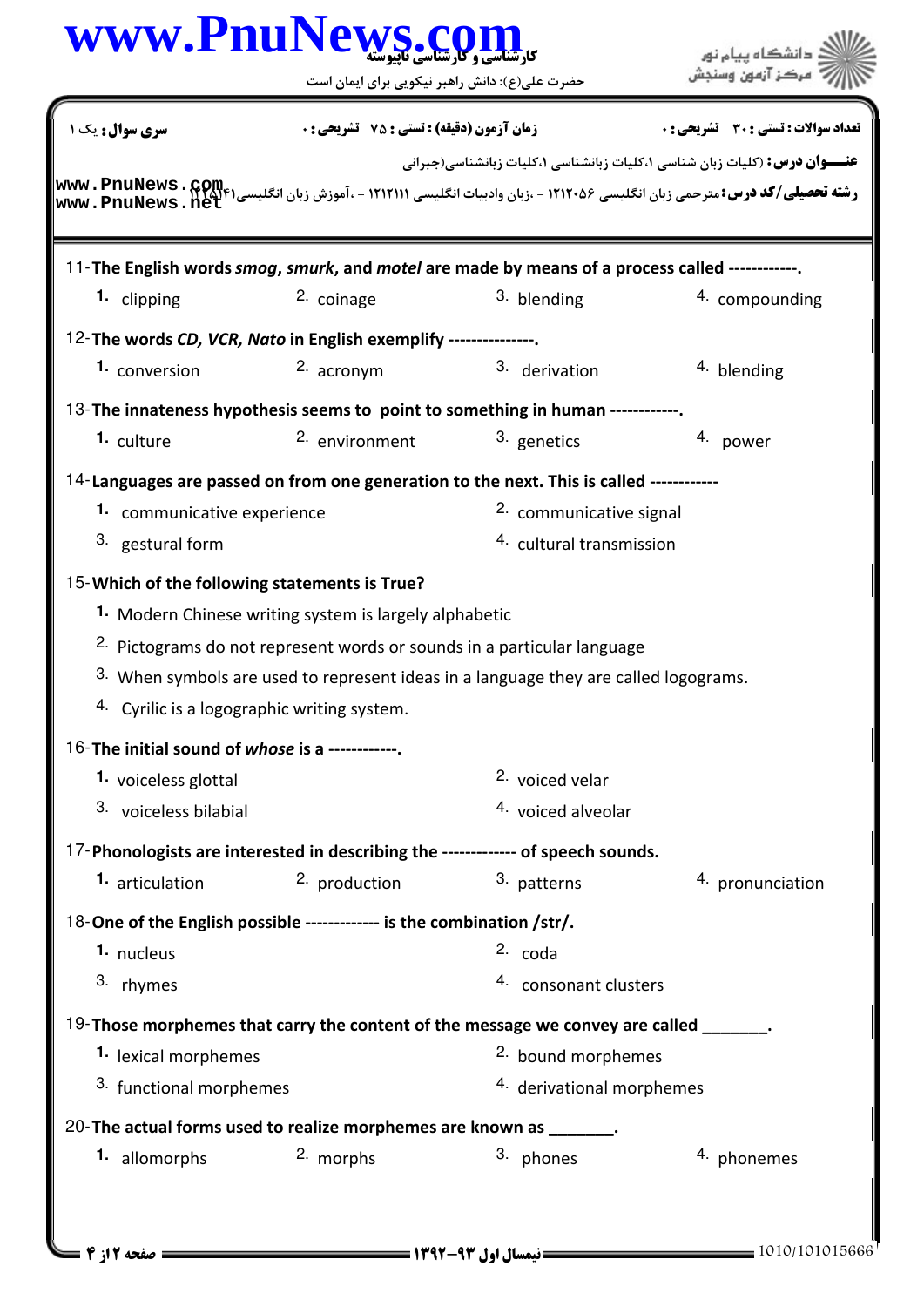|                                              | حضرت علی(ع): دانش راهبر نیکویی برای ایمان است                           |                                                                                                      |                                                                                   |  |  |
|----------------------------------------------|-------------------------------------------------------------------------|------------------------------------------------------------------------------------------------------|-----------------------------------------------------------------------------------|--|--|
| <b>سری سوال:</b> یک ۱                        | <b>زمان آزمون (دقیقه) : تستی : 75 ٪ تشریحی : 0</b>                      |                                                                                                      | تعداد سوالات : تستي : 30 - تشريحي : 0                                             |  |  |
|                                              |                                                                         |                                                                                                      | <b>عنـــوان درس:</b> (کلیات زبان شناسی ۱،کلیات زبانشناسی ۱،کلیات زبانشناسی(جبرانی |  |  |
| www.PnuNews.net                              |                                                                         |                                                                                                      |                                                                                   |  |  |
| 21-There is no ________ in Persian language. |                                                                         |                                                                                                      |                                                                                   |  |  |
| 1. subject-verb agreement                    |                                                                         | 2. grammatical gender                                                                                |                                                                                   |  |  |
| 3. part of speech                            |                                                                         | 4. grammatical category                                                                              |                                                                                   |  |  |
|                                              |                                                                         | 22-Structural analysis concerning the distribution of forms in a language is a subsequence approach. |                                                                                   |  |  |
| 1. prescriptive                              | 2. statistical                                                          | 3. descriptive                                                                                       | 4. logical                                                                        |  |  |
| interpretation are represented is called     |                                                                         | 23-The abstract level of structural organization in which all the elements determining structural    |                                                                                   |  |  |
| 1. deep structure                            |                                                                         | 2. structural analysis                                                                               |                                                                                   |  |  |
| 3. generative grammar                        |                                                                         | 4. surface structure                                                                                 |                                                                                   |  |  |
|                                              |                                                                         | 24-After words such as <i>believe</i> and <i>know</i> , the word that introduces a                   |                                                                                   |  |  |
| 1. noun phrase                               |                                                                         | <sup>2.</sup> verb phrase                                                                            |                                                                                   |  |  |
| 3. complement phrase                         |                                                                         | 4. topic phrase                                                                                      |                                                                                   |  |  |
| language from every other word.              |                                                                         | 25-are basic elements of meaning differentiating the meaning of each word in a                       |                                                                                   |  |  |
| 1. conceptual meanings                       |                                                                         |                                                                                                      | 2. semantic features                                                              |  |  |
|                                              | 3. conventional meanings                                                |                                                                                                      | 4. semantic roles                                                                 |  |  |
| hierarchical relationship?                   |                                                                         | 26-In which of the following lexical relations we are essentially concerned with some type of        |                                                                                   |  |  |
| 1. synonymy                                  | 2. antonymy                                                             | 3. polysemy                                                                                          | 4. hyponymy                                                                       |  |  |
|                                              | 27-Which of the following pairs are polysemous?                         |                                                                                                      |                                                                                   |  |  |
| 1. foot (of person) – foot (of bed)          |                                                                         |                                                                                                      |                                                                                   |  |  |
|                                              | <sup>2.</sup> lie (tell an untruth) – lie (be in a horizontal position) |                                                                                                      |                                                                                   |  |  |
|                                              | 3. bank (a financial institution) - bank (riverbank)                    |                                                                                                      |                                                                                   |  |  |
|                                              | 4. date (a point in time) – date (an edible thing)                      |                                                                                                      |                                                                                   |  |  |
|                                              | 28-The pair "know/ no" is the example of a _______.                     |                                                                                                      |                                                                                   |  |  |
| 1. homography                                | 2. homonymy                                                             | 3. synonymy                                                                                          | 4. homophony                                                                      |  |  |
| used, we are actually using _______.         |                                                                         | 29-When we use a word or expression whose meaning entirely depends on the context in which it is     |                                                                                   |  |  |
| 1. anaphora                                  | <sup>2.</sup> reference                                                 | 3. deixis                                                                                            | 4. inference                                                                      |  |  |